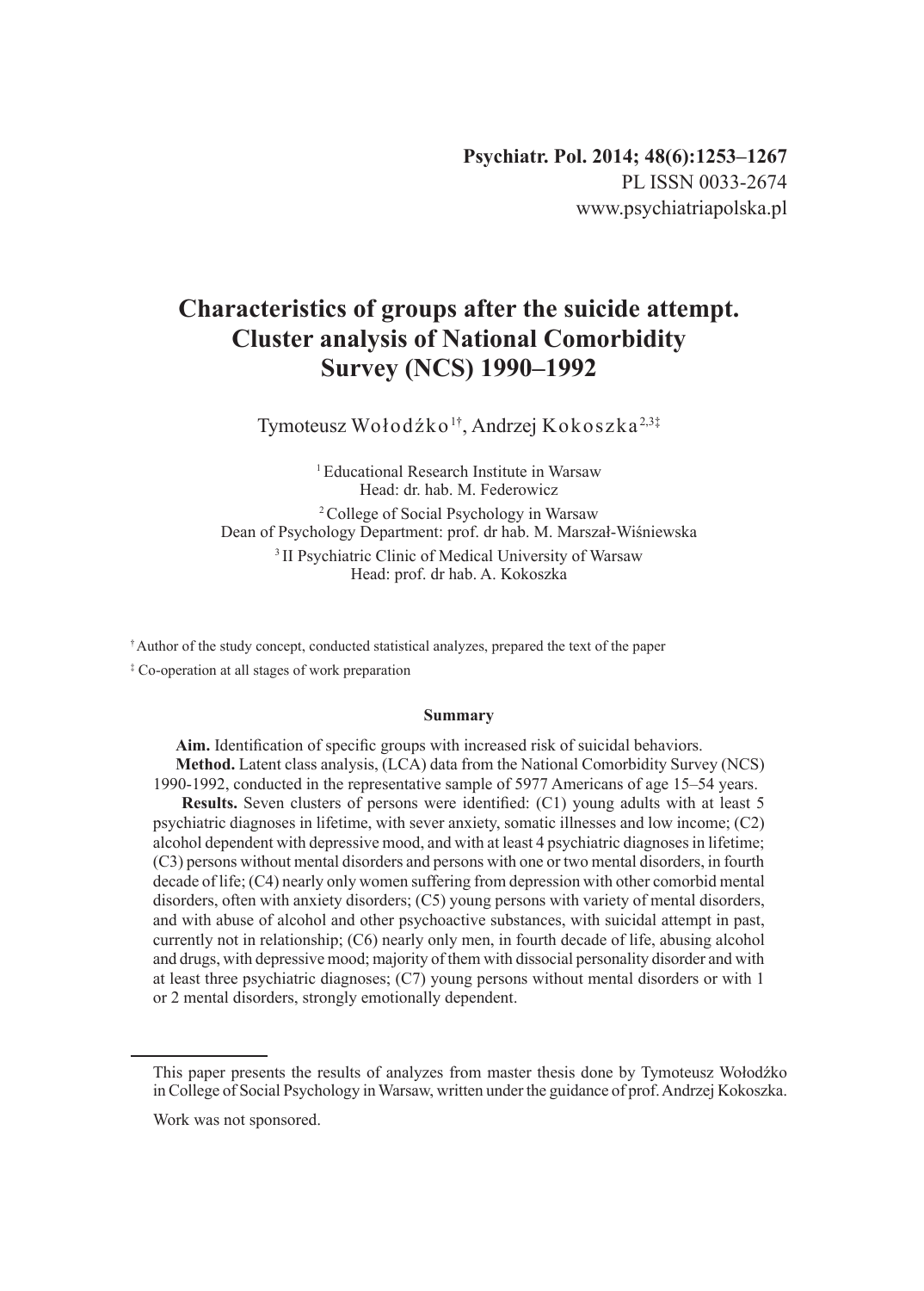**Conclusions.** Cluster analysis allowed to identify and describe relatively well 7 groups of persons with increased risk of suicidal behavior.

**Key words**: suicide, mental disorders, comorbidity

#### **Introduction**

Even though we have a wide knowledge on suicide, preventing them is hard and they are one of the leading causes of death [1, 2]. Despite discovering multiple risk factors, unfortunately we are not able to predict suicide [3, 4]. As the authors of the American Psychiatric Association's publication [1] notice: "statistical rarity of suicide also makes it impossible to predict on the basis of risk factors either alone or in combination". In this context attempts are made to describe the diagnosis- -specific risk factors [2, 5]. The other trend in this area is cluster analysis research. Their goal is to distinguish empirically the specific groups of people committing suicide [6-10]. These research were diverse in respect of populations from which the data originated, methodology used and statistical methods employed. The review of research conducted in years 1963–1993 has only allowed to distinguish groups with "mild", "moderately severe" and "severe" suicide risk [11]. Systematic review of cluster analyses concerning suicide risk factors published after the year 1993 allowed us to distinguish five groups with seriously increased risk of suicidal behaviors: (1) with very severe mental disorders, (2) without identified mental disorders or with mental disorders that are not severe, (3) with personality disorders and with a tendency to see causes of their problems as independent of them (tendency to externalize), (4) socially withdrawn with personality disorders and a tendency to avoid contacts with the source of stress and (5) depressive [12]. The research described had various limitations, e.g. the non-representativeness of the samples and a small number of participants. Considering this, the data provided by the Substance Abuse & Mental Health Data Archive (http://www.hcp.med.harvard.edu/ncs/) from epidemiological research – National Comorbidity Survey (NCS, 1990–1992) gives the opportunity to use the data in cluster analysis. They relate to a representative sample of the population and psychiatric diagnoses were assessed with a structured psychiatric interview. The published analyses of the NCS data allowed to establish the prevalence of a lifetime suicidal ideation (13.5%), planning (3.9%) and attempts (4.6%), in the US population and the corresponding risk factors [13]. The risk factors for suicidal ideation were neuroticism, self-criticism and hopelessness, while self- -criticism and hopelessness were risk factors for suicide attempts [14]. The research was repeated after 10 years (NCS-2, 2000–2002) with a response rate of 87.6% of the respondents from the first research. It enabled us to validate to what extent the data gathered in the first research permit us to predict later suicidal ideation, plans, gestures and attempts [15]. The research has shown that 35% of persons who were suicidal ideators in the first NCS survey, still remained ideators, similarly, 21.2% still planned suicide and 10.8% still made suicidal gestures and 15.4% make suicidal attempts. The ideators from the first NCS survey were less likely to plan  $(OR = 0, 4)$  and make suicidal attempts  $(OR = 0, 2)$  in the second one. The connection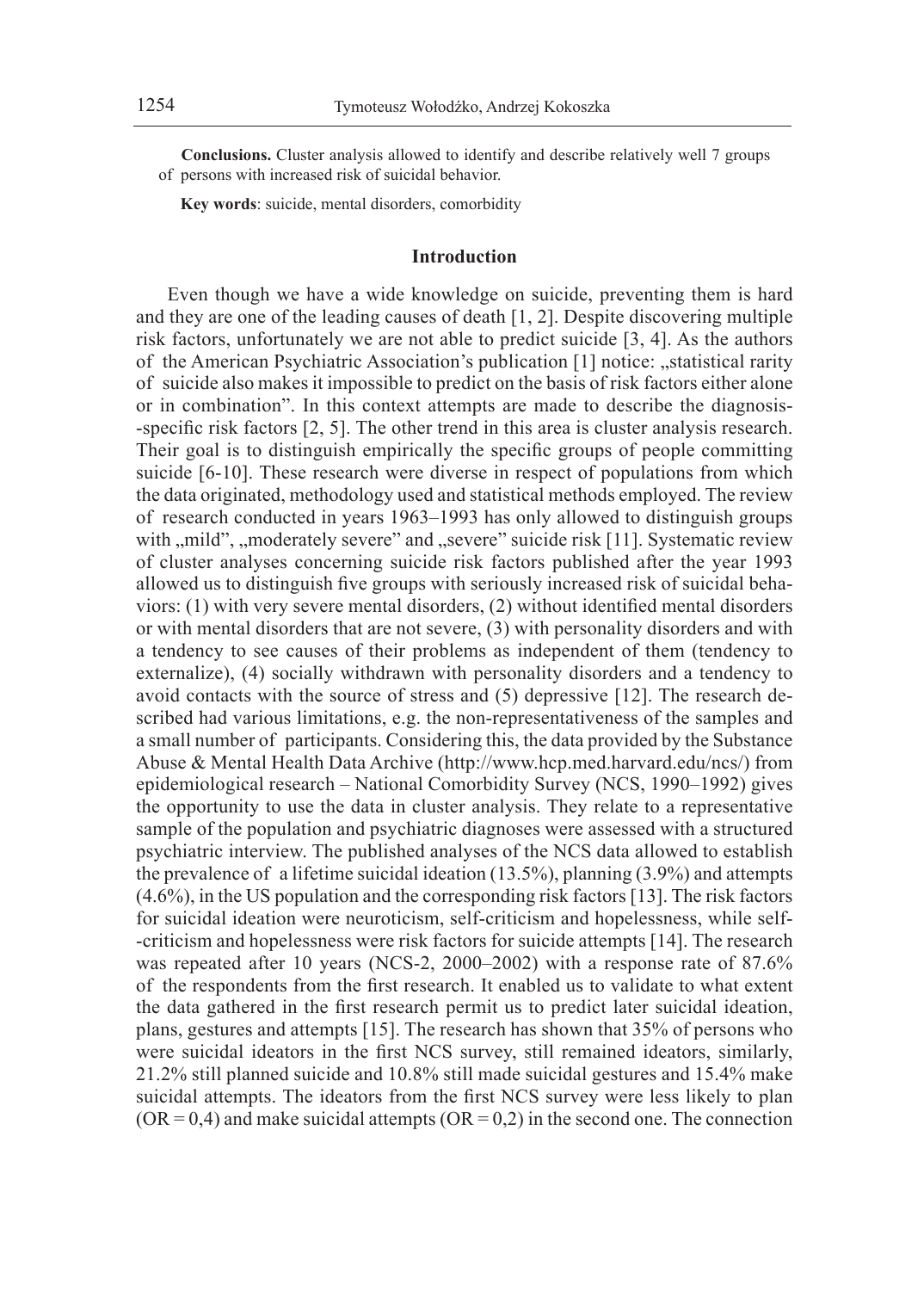between earlier suicidal gestures and the later ones was statistically significant (OR = 8,8). Nearly all diagnoses according to DSM-III-R made during the first research were significant predictors of suicidal ideation in the second study ( $OR = 1, 0-2, 1$ ). However, only diagnoses of affective disorders, general anxiety disorder, alcohol dependence and antisocial personality disorder in adulthood, were predictors of later suicide planning. Neither of the diagnoses was connected to suicidal gestures or attempts. Another research has shown that the number of suicidal ideation, plans, gestures and attempts did not diminish, even though a larger amount of persons who have made the suicidal gestures and attempts, received mental health treatment in the period between the two NCS waves [16]. All these results refer to suicide risk factors in general, while previously discussed cluster analyses suggest that it could be more appropriate to predict suicide in the context of specific risk groups.

The aim of this work is to separate distinct clusters of persons who have attempted suicide ineffectively, based on diagnoses and sociodemographic data, what will help us to identify the sets of features of groups with severe risk of suicidal gestures that would be possible to include in clinical practice.

While the research was conducted on American population, results can be interesting for polish reader. The research population was chosen because analogous research on big and representative sample conducted in Poland does not exist.

#### **Method**

Data from the National Comorbidity Survey were used in the research. NCS is a research conducted in the years 1990–1992, on a representative group of 5977 US citizens aged 15–54 and it was aimed to examine the prevalence of mental disorder by DSM-III-R and their correlates. The NCS methodology was widely covered in Kessler et al. publications [13, 17, 18].

The participants of this research were persons who responded positively to the question if they have ever attempted to commit a suicide. There were 366 such persons, that is 4.6% of all the NCS participants [18]. Various sociodemographic variables (age, sex, income, education, marital status) were covered by the research. The participants answered questions on their previous experiences and their life situation. Among the questions referring to the circumstances of the recent suicide attempt there was question if it was planned and request to choose which of the statements describes best their attempt: (a)  $\overline{N}$  made a serious attempt to kill myself and it was only accident that I did not succeed",  $(b)$ , I tried to kill myself, but knew the method was not foolproof",  $(c)$ "My attempt was a cry for help. I did not intend to die", the answers to this question were an indicator of the lethality of the attempt [18]. The answers to the questions on the suicide attempts and the depression symptoms shown by mother and father were recoded into variables regarding both parents.

Diagnoses according to DSM-III-R were generated from a modified version of the structured clinical interview Composite International Diagnostic Interview (CIDI). They apply to a lifetime prevalence and were defined without diagnostic hie-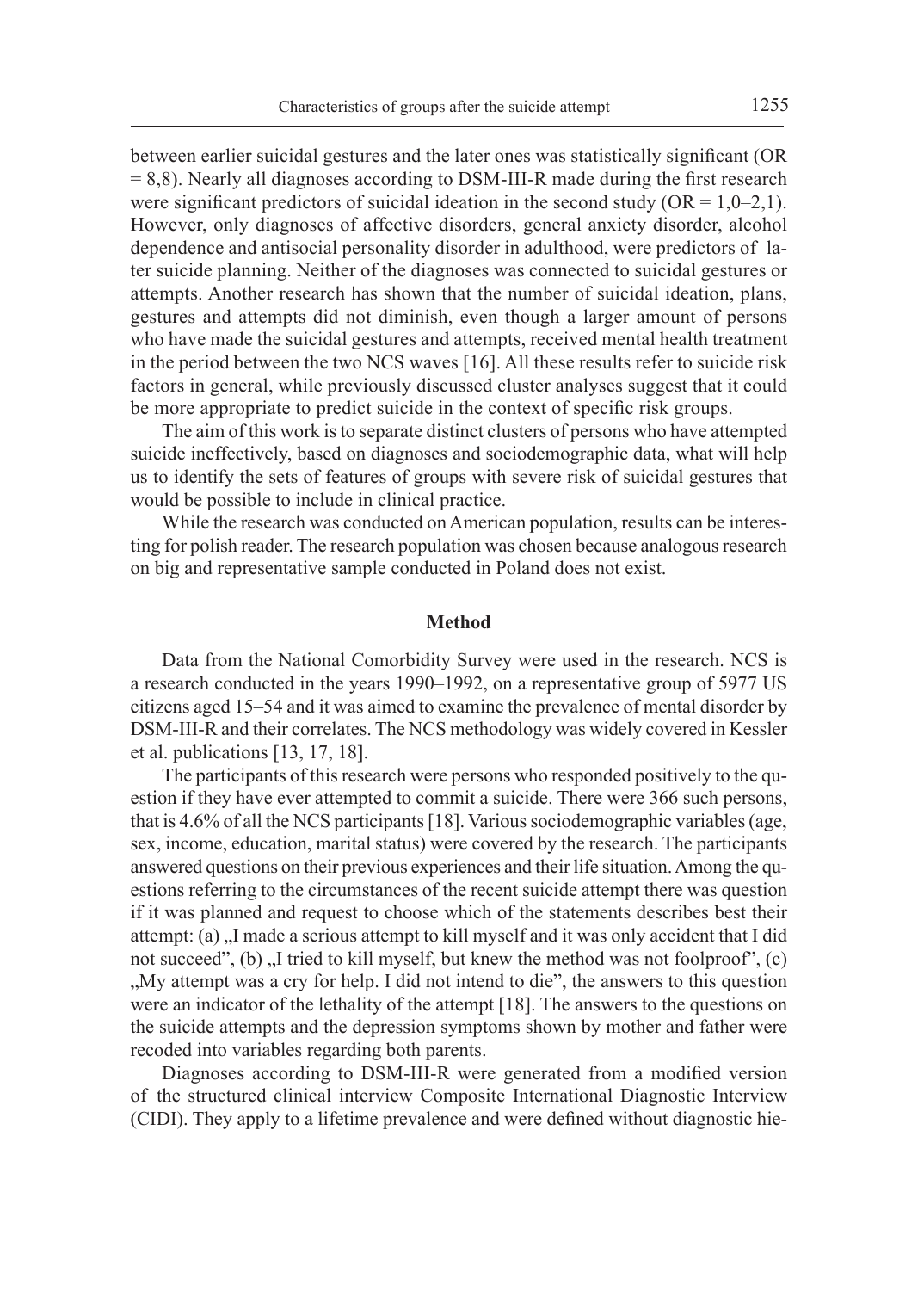rarchy rules<sup>1</sup>. Lifetime occurrence of such subclinical symptoms as: depressive mood, anxiety, manic mood, and irritation, were included in the analysis. The interviewees were asked if they have been suffering from at least one of the somatic disorders listed. Other variables were: subjective rating of somatic and mental health and the rating of their mental health compared to other people. Four variables were coded applying to the occurrence of at least one of the situations: (a) consultation with a doctor, (b) with other specialist, (c) taking prescription drugs, or (d) hospitalization due to psychiatric symptoms.

Multiple psychological variables were measured. Since the psychometric properties of the scales used were estimated on NCS data and described by their authors, they will not be described here in detail. Among the variables impulsiveness/aggressiveness can be found, as it is an important predictor of suicide [1]. The indicator of this variable was getting into physical fight in which one of the parties needed medical attention during the last 12 months. Emotional distress index is a scale measuring symptoms of experienced distress [19]. Social support and negative aspects of interpersonal relations with spouse, relatives and friends were measured on six positivity and negativity scales [20]. Three out of five Big Five dimensions: (a) neuroticism, (b) introversion (vs extraversion) and (c) openness to experience, were measured according to the scale of adjectives [14, 21, 22]. Interpersonal dependence was measured on three scales: (a) emotional reliance on another person, (b) lack of social self-confidence and (c) assertion of autonomy [22]. Self-criticism and hopelessness scales were also included [14]. The scoring in these scales was reversed, so that higher scores reflect higher intensity of these dimensions. Items concerning the subjective rating of physical and mental health and the hopelessness, were recoded into dichotomic variables, referring to the occurrence of excessively increased levels of these variables (i.e. at least one standard deviation above the average for the group after a suicide attempt) [14].

For the statistical calculations R-statistical software with poLCA library was used. The primary statistical method applied was latent class analysis (LCA), a method similar to factor analysis but designed for categorical data. In LCA included 20 selected variables, therein demographic data and mental disorders diagnoses. (drawing 1). Models of one to twelve classes were tested and each one of them was fitted ten times with different initial parameters. The best model was chosen according to Akaike Information Criterion and afterwards it was fitted fifty times with different initial parameters.2 The final model was verified by comparing obtained clusters on the basis of variables not used in LCA.

i.e. DSM-III-R criteria that rule out comorbidity of some of the disorders were not employed.

<sup>&</sup>lt;sup>2</sup> For more information about this method and package poLCA polish reader will find, among others, in the book: Gatnar E. Walesiak M. (ed.) Analiza danych jakościowych i symbolicznych z wykorzystaniem programu R (2011) and in the book: Pokropek A. (ed.) Analiza cech ukrytych w psychologii, socjologii i badaniach edukacyjnych. Teoria i zastosowanie (book in preparation).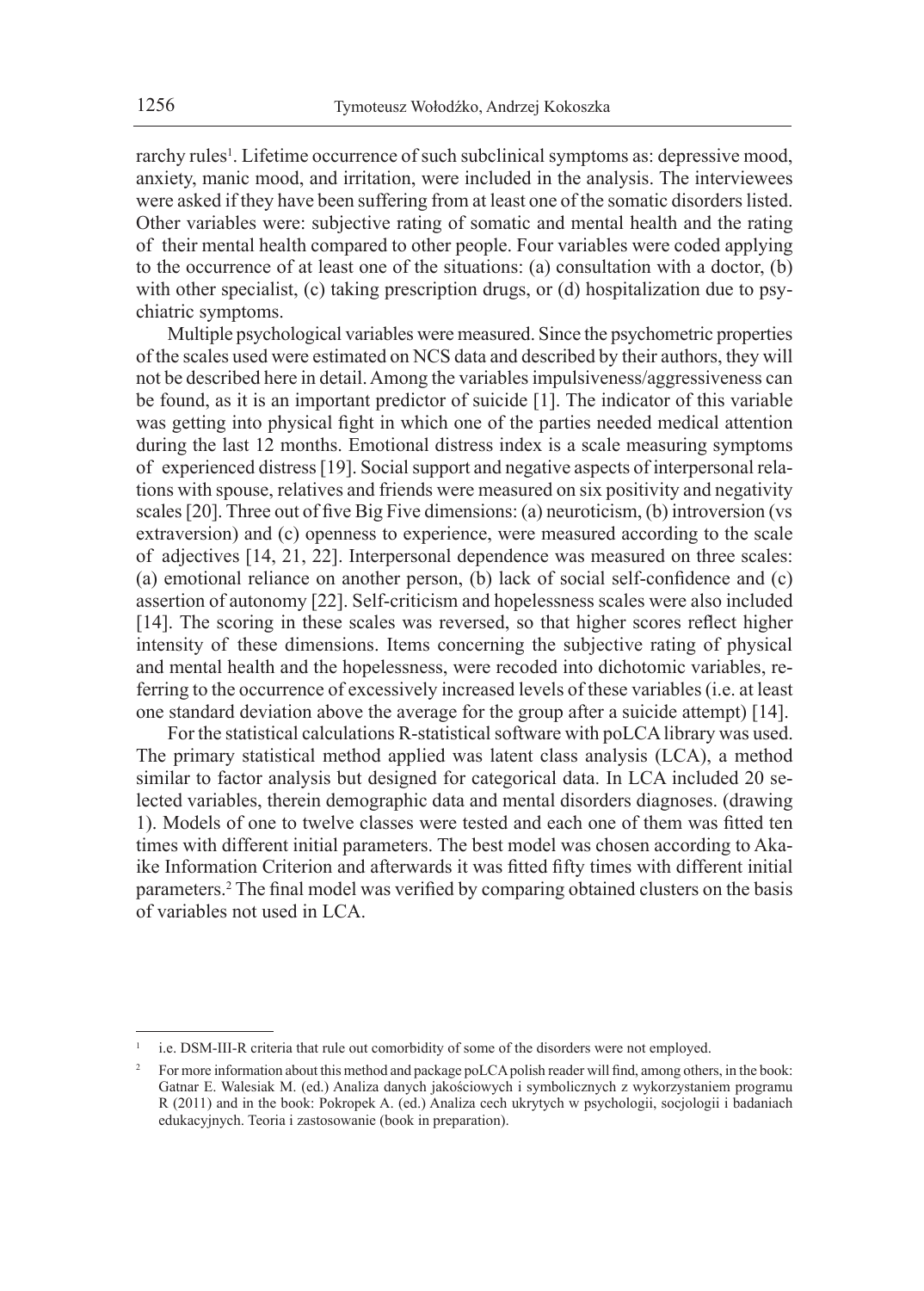## **Results**

The best fitting LCA model proved to be the one of 7-classes, maximum log- -likelihood = −4020,13; df = 185; *G2* = 3748,30; *χ2* = 730150,10. The probabilities of belonging to clusters are illustrated on drawing 1. Particular clusters differed significantly in multiple variables, however, all of them had high percentages of diagnosed depression (34.92–100%) and PTSD (27.20–67.74%). No significant differences were found between clusters in the description of the recent suicide attempt according to its lethality and in the general rating of physical and mental health compared to others.

Below, we present a concise and simplified characteristic of observed groups:

Young adults with at least 5 psychiatric diagnoses in lifetime, with sever anxiety, somatic illnesses and low income (C1)

Most of the persons are aged 25–34 years (65.22%), have low income (65.22%) and had a somatic illness (82.61%). Individuals from this group feel severe hopelessness and are highly self-critical, emotionally dependent and neurotic. They are highly distressed and in the past have survived a number of traumatic events (four events on average). Their relationships with the loved ones are negatively marked. All members of this group had symptoms of at least five mental disorders in their lifetime (eight on average, maximum 11). All of them were depressed, abused substances and the great majority abused alcohol (82.61%), had social phobia (82.61%) and other anxiety disorders (65–70%). It is also the greatest group suffering from psychoses (26.1%). Nearly everyone in this group has experienced a strong anxiety (91.3%). Most of the persons in this group were hospitalized because of psychiatric symptoms (65.2%) and consulted mental health specialists (82.6%). Two-thirds of recent suicide attempts in this group were planned (60.9%).

## Alcohol dependent with depressive mood, and with at least 4 psychiatric diagnoses in lifetime.(C2)

More than a half of the persons in this group had low income (58.1%). These persons are highly hopeless, strongly self-critical, neurotic and emotionally dependent. Most of them had a somatic illness (67.74%). These persons were severely distressed and had survived a traumatic event in the past (three events on average). Their relations with the loved ones have been negatively marked. All persons in this group had symptoms of at least four mental disorders in their lifetime (8 on average, maximum 10). All of them were alcohol dependent, most of them suffered from simple phobia (77.4%), social phobia (77.4%), substance dependence (74.2%), suffered from dysthymia (67.5%) or depression (61.3%) and PTSD (67.5%). All of them had depressive moods and most of them had feelings of strong irritation (83.9%). However, less than half of them considers their mental health as worse compared to others (38.5%). The vast majority consulted mental health specialist (70.97%) or have taken prescription drugs because of psychiatric symptoms (74.2%) and half of them has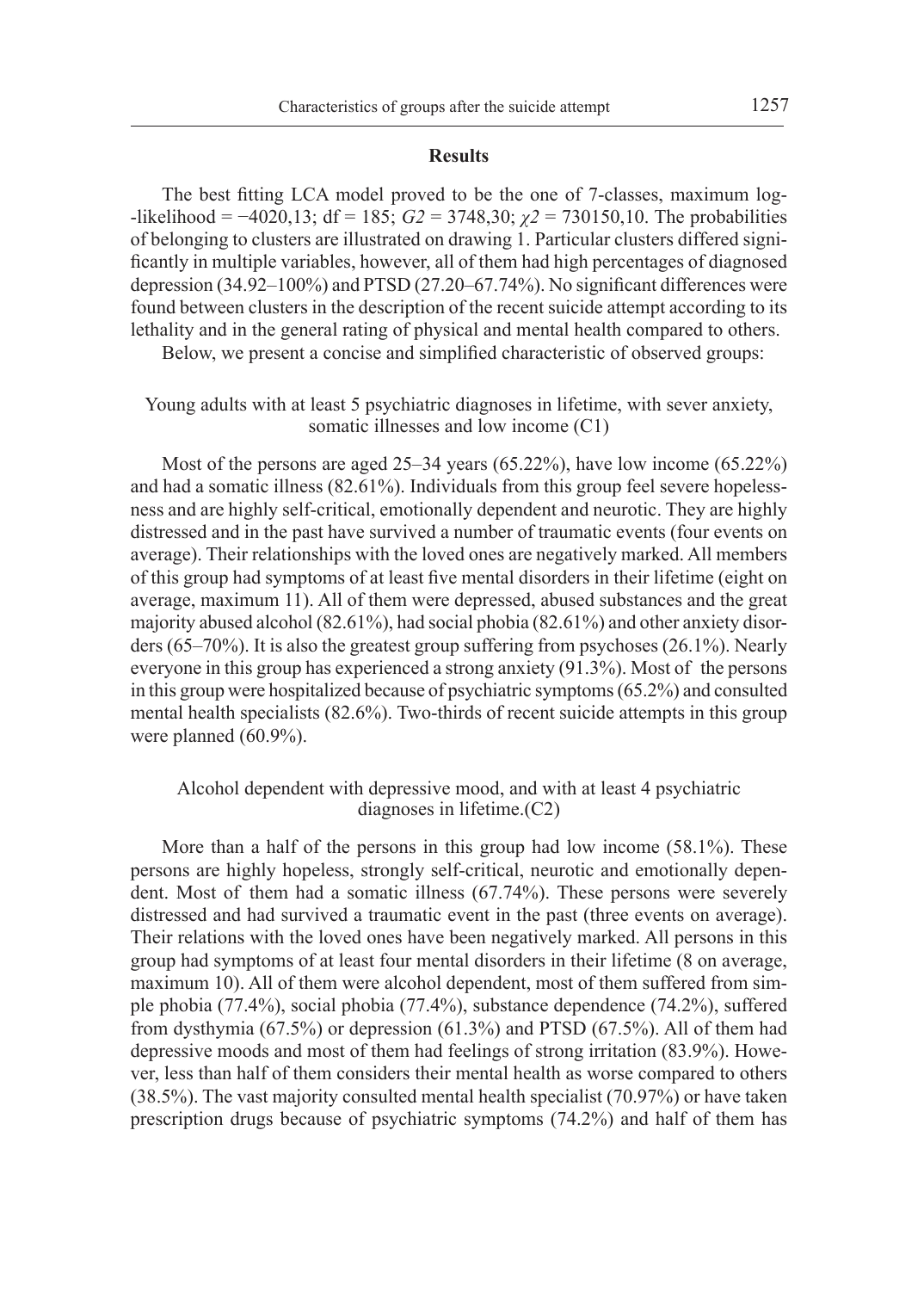

Drawing 1. **Variables not included in latent class analysis** The darker the color, the higher is probability of being classified to certain cluster.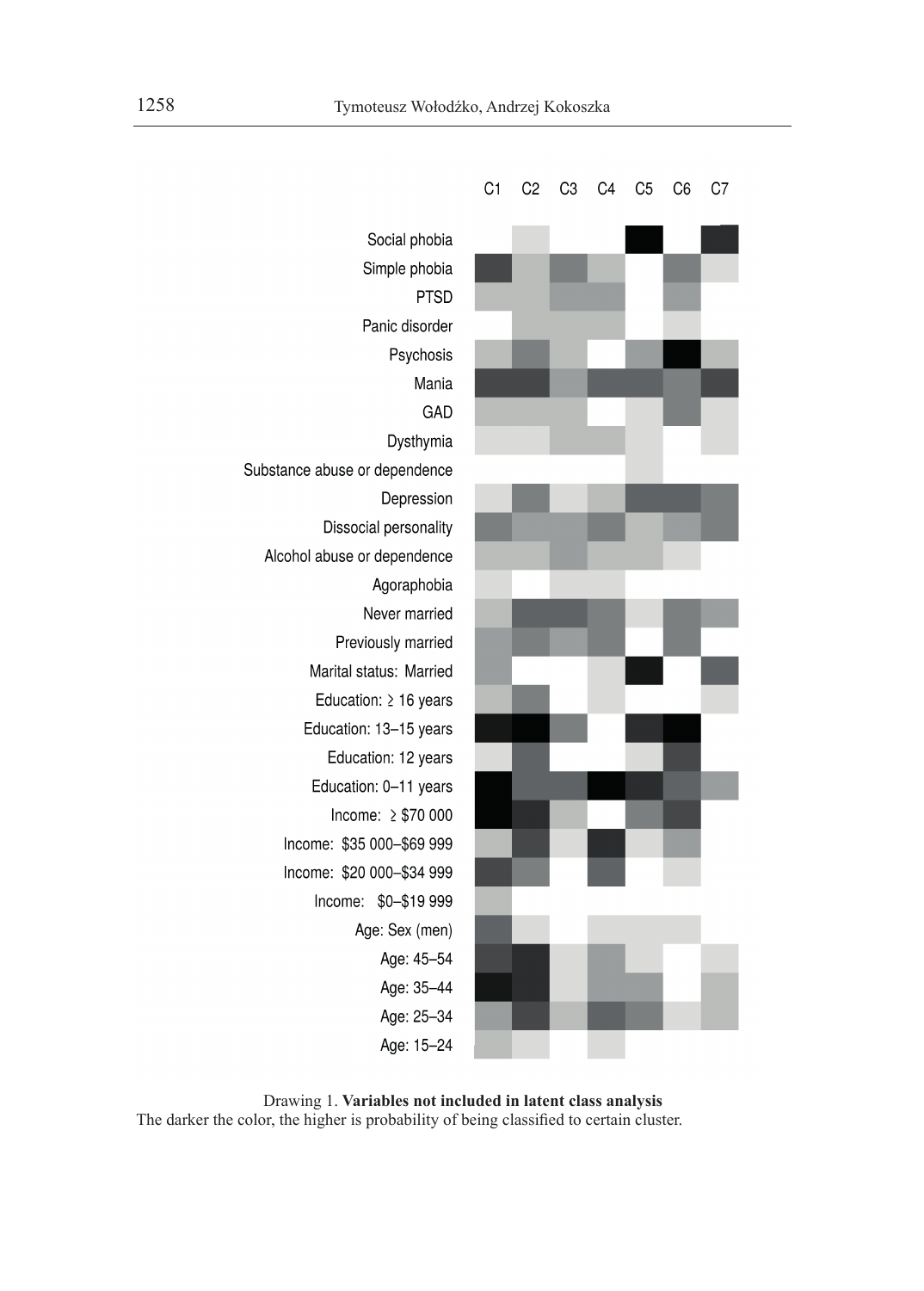been hospitalized psychiatrically (48.4%). The vast majority of recent suicide attempts in this group were planned (71.2%).

## Persons without mental disorders and persons with one or two mental disorders, in fourth decade of life (C3)

These persons are aged between 30. and 40. years. They show little self-confidence and most of them had depressive moods in lifetime (80%). This group has relatively good mental health comparing to different groups. Many of its members did not have any mental disorders  $(9.6\%)$ , had one  $(25.6\%)$  or two disorders  $(18.4\%)$ . Half of them were depressed (52%), a few less were abusing alcohol or were alcohol dependent (43.2%), one-fifth abused substances (20.8%), and one out of three persons in this group had PTSD (27.2%). In this group no one had symptoms of mania or dissocial personality.

## Nearly only women suffering from depression with other comorbid mental disorders, often with anxiety disorders (C4)

This group contained nearly only women (94%) aged over 25 years. They feel severely hopeless and are self-critical, highly neurotic and introvert. All of them were depressed, most had dysthymia (84%), more than half had GAD (56%) and PTSD (52%). It is the second group with the highest percentage of psychoses (12%) and no one in this group abused substances (including alcohol). Members of this group had symptoms of at least three (90%) or two (10%) mental disorders.

## Young persons with a variety of mental disorders, with abuse of alcohol and other psychoactive substances, with suicidal attempt in past, currently not in a relationship (C5)

This group consists of young persons (from 15 to 25 years, on average 20 years old). Most of them had never been in a serious relationship (83%). These persons are severely hopeless, highly neurotic, emotionally dependent, self-critical and distressed. Their relations with the loved ones have been negatively marked. Most persons in this group had lifetime prevalence of at least three mental disorders (80.9%), including a great majority being alcohol dependent (83%) and having depression (72.3%), many persons abused substances (48.9%) and had PTSD (44.7%). The first suicide attempt was made in this group at young age (the average age of 16 years). There were persons who had more than one suicide attempt (up to 7) in this group.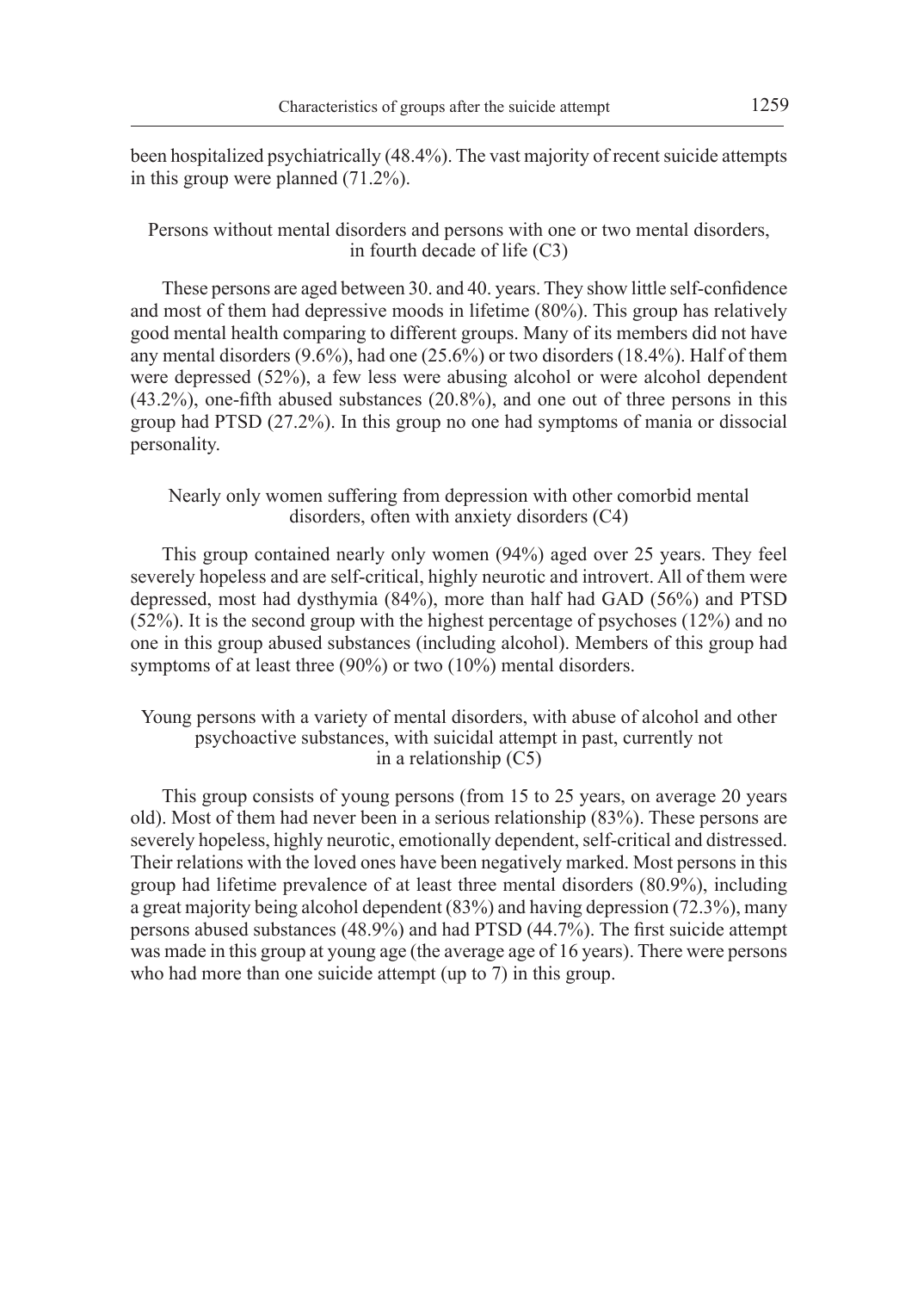

Drawing 2. **Comparison of clusters based on variables not included in LCA** All variables presented on the drawing, excluding number of suicidal attempts, differentiate clusters in statistically significant way based on ANOVA test  $(p < 0.05)$ . Clustering algorithm was employed for visualization. The darker the color, the higher level of variable. Color intensity is relative by rows, so it reflects differences between clusters.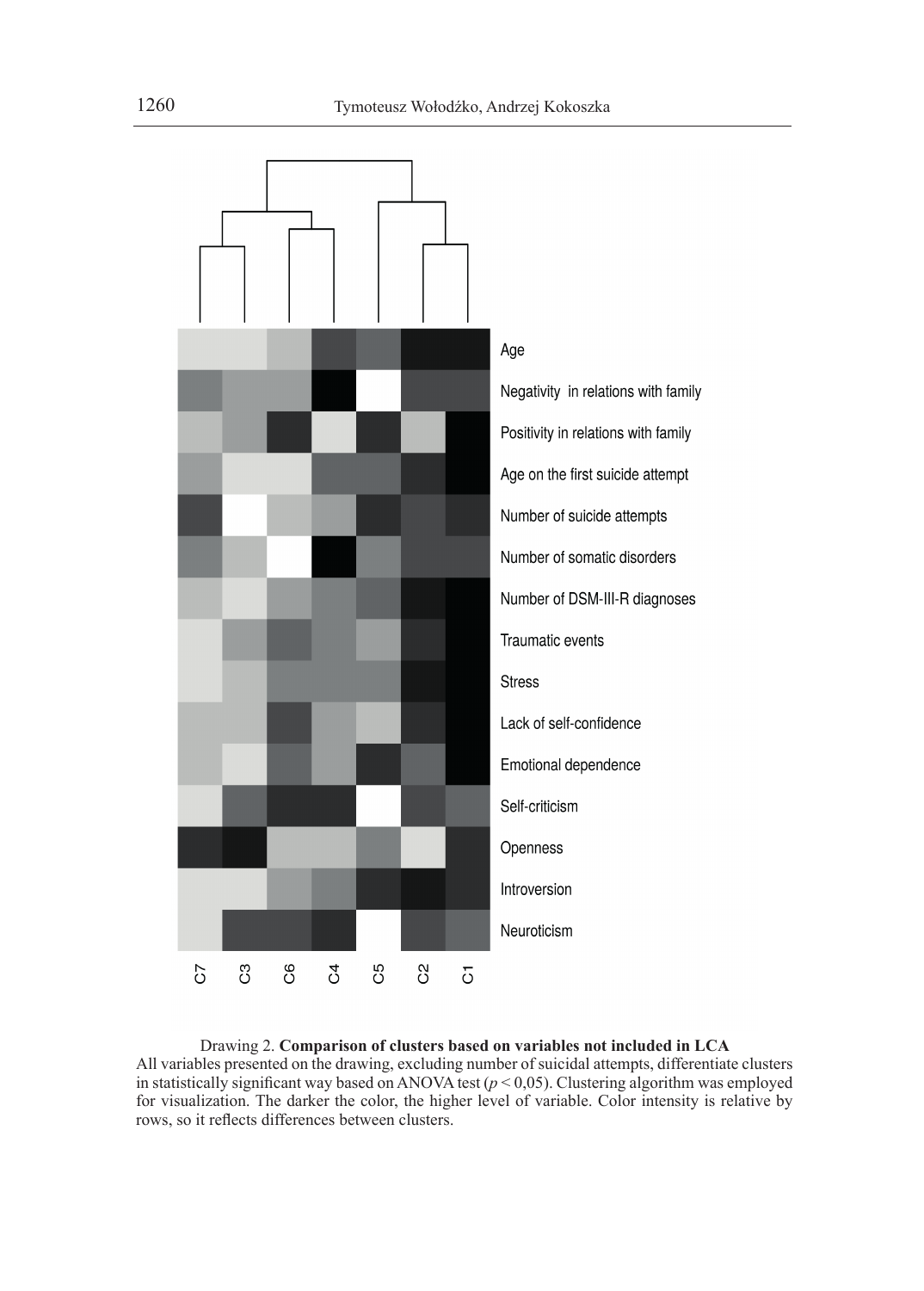Nearly only men, in the fourth decade of life, abusing alcohol and drugs, with depressive mood; majority of them with dissocial personality disorder and with at least three psychiatric diagnoses (C6)

This group consists of nearly exclusively men (92.6%) aged between 30 and 40 years, only one person aged 25 was found in this group. Only two persons from this group had high income. The vast majority had symptoms of at least three mental disorders in their lifetime (92.6%), including dissocial personality (70.4%), alcohol abuse (96.3%) and substance abuse (77.8%) and half of them were depressed (51.95%), no one had social phobia and it was a group with the smallest percentage of PTSD symptoms (18.5%). Nearly everyone in this group had depressive moods (92.6%). Most of them consulted mental health specialists (81.5%) and were psychiatrically hospitalized (65.4%). More than a half of this group planned their recent suicide attempt (59.3%).

Young persons without mental disorders or with 1 or 2 mental disorders, strongly emotionally dependent (C7)

It is a group containing mostly young persons (79.4% is 15–24 years old, average age is 24 years). They are highly emotionally dependent. It is one of the two groups with good mental health, most did not have symptoms of mental disorders  $(25.4\%)$ , or had symptoms of one  $(25.4\%)$  or two  $(28.6\%)$ . One in three persons in this group had depression (34.9%), social phobia (31.8%) or PTSD (28.6%), there were very few persons who had dissocial personality  $(1.6\%)$  or who were abusing alcohol  $(1.6\%)$ . No one in this group abused substances, had mania nor panic disorder.

The clusters differed based on variables not included in latent class analysis (drawing 2, table 1). The statistically significant differences were observed based on: neuroticism,  $F(6; 355) = 6,08; p < 0,001;$  introversion,  $F(6; 348) = 3,95; p < 0,001;$ openness to experience,  $F(6; 352) = 2.21$ ;  $p = 0.04$ ; self-criticism,  $F(6; 348) = 7.63$ ;  $p < 0.001$ ; emotional dependence,  $F(6, 353) = 4.4$ ;  $p < 0.001$ ; lack of self-confidence,  $F(6; 353) = 3.31$ ;  $p < 0.001$ ; positive and negative aspects on relations with family, *F*(6; 355) = 2,38; *p* = 0.03; and *F*(6; 354) = 3,60; *p* < 0,001; emotional distress, *F*(6; 353)  $= 9,00; p < 0,001;$  number of traumatic experiences,  $F(6; 104,2) = 4,83; p < 0,001;$ number of mental disorders,  $F(6; 359) = 103,79$ ;  $p < 0,001$ ; number of somatic disorders,  $F(6; 104, 56) = 2,33$ ;  $p = 0,04$ ; age of first suicidal attempt  $F(6; 97,95) = 20,31$ ;  $p \leq 0.001$ ; and the number of suicidal attempts was approaching statistical significance,  $F(6; 103,41) = 2,05; p = 0,07.$ 

Table 1. **Latent class analysis results of NCS data on persons after the suicide attempt: Probability of belonging to different classes**

|         | $\cap$ | C <sub>2</sub> | C3      | C <sub>4</sub> | C <sub>5</sub> | C6     |         |
|---------|--------|----------------|---------|----------------|----------------|--------|---------|
| $n$ (%) | 23     | 31             | 125     | 50             | 47             | 27     | 63      |
|         | (6.28) | (8.47)         | (34.15) | (13.66)        | (12.84)        | (7.38) | (17.21) |

*table continued on the next page*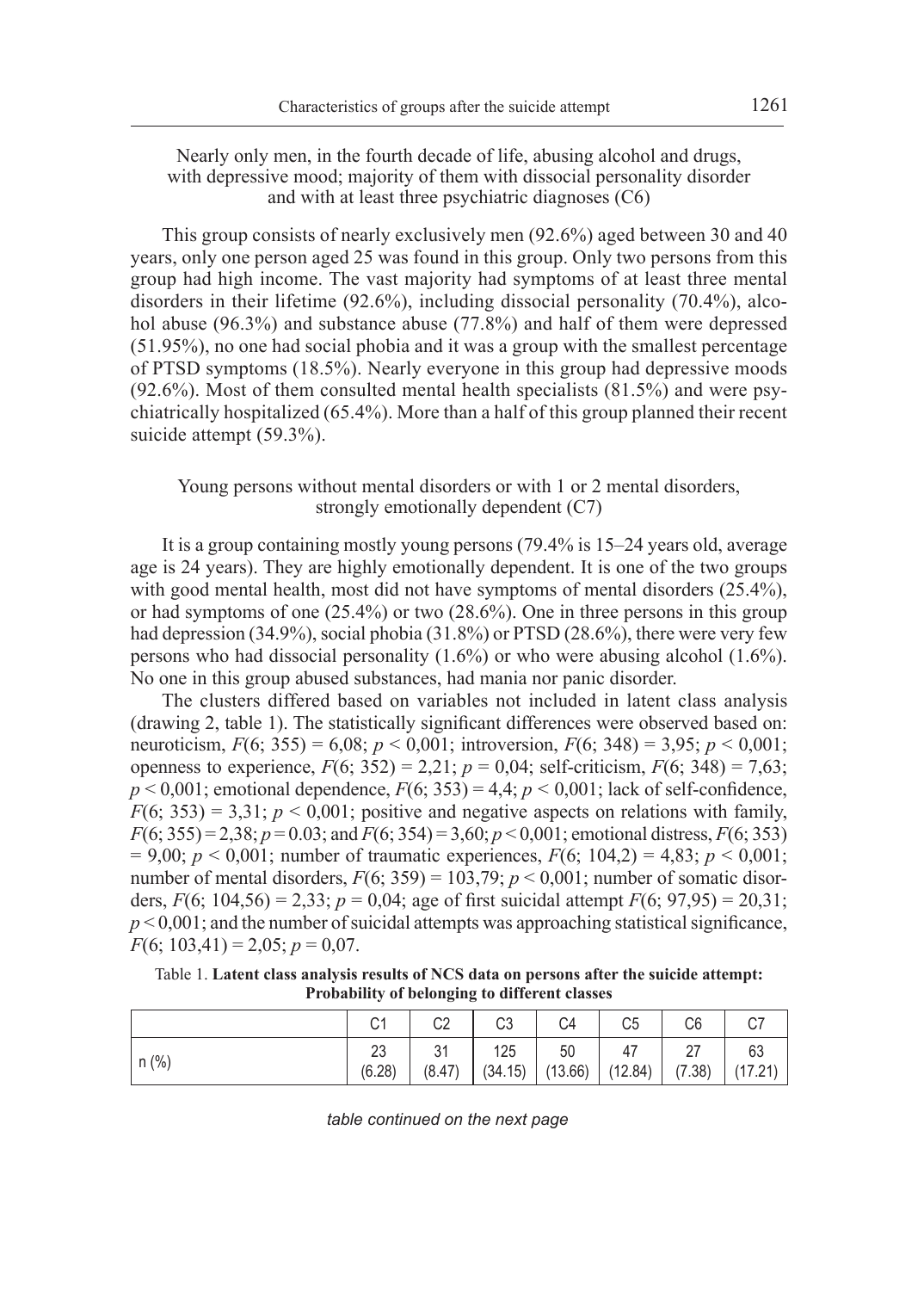|                               |                    | C <sub>1</sub> | C <sub>2</sub> | C <sub>3</sub> | C4   | C <sub>5</sub> | C <sub>6</sub> | C7   |
|-------------------------------|--------------------|----------------|----------------|----------------|------|----------------|----------------|------|
| Age:                          | $15 - 24$          | 0.00           | 0.17           | 0.00           | 0.10 | 0.97           | 0.04           | 0.74 |
|                               | $25 - 34$          | 0.62           | 0.29           | 0.44           | 0.25 | 0.03           | 0.41           | 0.15 |
|                               | $35 - 44$          | 0.28           | 0.27           | 0.33           | 0.35 | 0.00           | 0.37           | 0.05 |
|                               | $45 - 54$          | 0.10           | 0.27           | 0.23           | 0.30 | 0.00           | 0.18           | 0.07 |
| Sex (men)                     |                    | 0.29           | 0.43           | 0.24           | 0.06 | 0.37           | 0.91           | 0.24 |
| Income:                       | \$0-\$19 999       | 0.62           | 0.61           | 0.37           | 0.59 | 0.59           | 0.44           | 0.64 |
|                               | \$20 000-\$34 999  | 0.24           | 0.29           | 0.30           | 0.10 | 0.16           | 0.48           | 0.17 |
|                               | \$35 000-\$69 999  | 0.14           | 0.11           | 0.24           | 0.28 | 0.12           | 0.09           | 0.19 |
|                               | $\geq$ \$70 000    | 0.00           | 0.00           | 0.09           | 0.03 | 0.13           | 0.00           | 0.00 |
| Education:                    | $0-11$ years       | 0.13           | 0.41           | 0.12           | 0.21 | 0.51           | 0.53           | 0.45 |
|                               | 12 years           | 0.45           | 0.34           | 0.39           | 0.43 | 0.25           | 0.35           | 0.41 |
|                               | 13-15 years        | 0.25           | 0.24           | 0.34           | 0.23 | 0.25           | 0.12           | 0.09 |
|                               | $\geq 16$ years    | 0.18           | 0.00           | 0.14           | 0.14 | 0.00           | 0.00           | 0.05 |
| Marital<br>status:            | Married            | 0.30           | 0.57           | 0.55           | 0.43 | 0.11           | 0.42           | 0.37 |
|                               | Previously married | 0.32           | 0.43           | 0.37           | 0.44 | 0.05           | 0.48           | 0.07 |
|                               | Never married      | 0.38           | 0.00           | 0.08           | 0.14 | 0.83           | 0.10           | 0.56 |
| Agoraphobia                   |                    | 0.24           | 0.44           | 0.07           | 0.18 | 0.03           | 0.06           | 0.19 |
| Alcohol abuse or dependence   |                    | 0.82           | 1.00           | 0.42           | 0.00 | 0.79           | 0.96           | 0.04 |
| Dissocial personality         |                    | 0.15           | 0.55           | 0.00           | 0.02 | 0.19           | 0.65           | 0.02 |
| Depression                    |                    | 1.00           | 0.60           | 0.52           | 1.00 | 0.73           | 0.52           | 0.36 |
| Substance abuse or dependence |                    | 1.00           | 0.73           | 0.21           | 0.00 | 0.49           | 0.68           | 0.01 |
| Dysthymia                     |                    | 0.25           | 0.66           | 0.14           | 0.78 | 0.17           | 0.32           | 0.05 |
| GAD                           |                    | 0.66           | 0.45           | 0.10           | 0.55 | 0.04           | 0.17           | 0.04 |
| Mania                         |                    | 0.30           | 0.00           | 0.00           | 0.04 | 0.02           | 0.07           | 0.00 |
| Psychosis                     |                    | 0.59           | 0.15           | 0.08           | 0.17 | 0.16           | 0.14           | 0.00 |
| Panic disorder                |                    | 0.68           | 0.74           | 0.16           | 0.36 | 0.17           | 0.07           | 0.16 |
| <b>PTSD</b>                   |                    | 0.81           | 0.76           | 0.15           | 0.33 | 0.35           | 0.00           | 0.30 |
| Simple phobia                 |                    | 0.38           | 0.67           | 0.27           | 0.55 | 0.43           | 0.17           | 0.29 |
| Social phobia                 |                    | 0.22           | 0.12           | 0.01           | 0.12 | 0.02           | 0.04           | 0.07 |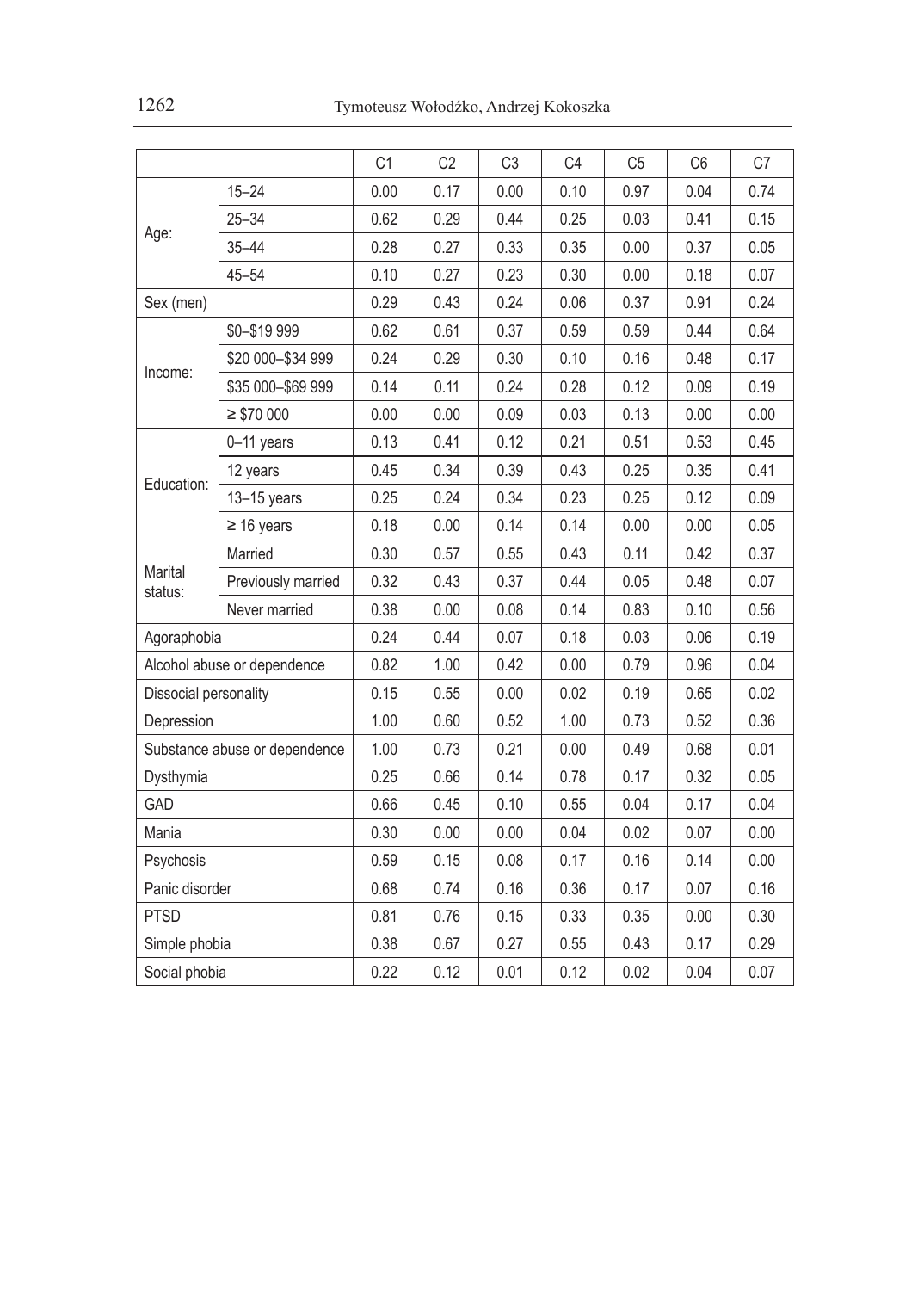#### **Discussion**

This research has shown a great diversity in persons attempting suicide.

In two clusters (C1 and C2) persons with severe mental disorders were found. These groups correspond with the group with the most severe mental disorders that can be found in the literature [7]. Their features of personality, e.g. introversion, low self-confidence, emotional dependence and strong self-criticism contribute to their difficulties with interpersonal relationships [9]. It is probable that they have strong mood fluctuations because of their inner conflict between emotional dependence and abandonment anxiety, which in consequence leads them to social withdrawal [7, 8]. Considering elevated results on personality scales and a great number of dissocial behaviors, per analogy to Engström et al. results (cluster 3) [9], we can suspect this cluster to include a greater number of persons with personality disorders. Greater number of dissocial behaviors makes C2 cluster more similar to negativistic-avoidant-schizoid cluster in Ellis et al. research [8], which is specific because of greater social withdrawal and conflictuality. Whereas C1 cluster can be closer to avoidant-dependent-schizoid cluster, a profile typical for psychiatric inpatients and connected to strong ambivalence in social interactions resulting from the feeling of inadequacy, emotional dependence and, at the same time, expectance of rejection.

Two other clusters (C3 and C7) contained persons having the best mental health and they together made half of all the participants of this research. All the persons with no diagnosis of mental disorder and 90% of those who had one mental disorder were found here. These persons consider their mental health as good and rarely contact mental health specialists because of their symptoms, which is similar to O'Connor et al. results [6]. What is interesting, the two groups contain mostly women and a similar result can be found in another research [10]. It is possible that distress or psychological crisis caused their suicide attempt, but as for now it is the most mysterious group. Lack of risk factors in this group could possibly make their suicidal risk to be underestimated.

Two other clusters (C5 and C7) were similar to each other because of the youngest age of their members, youngest age at the first suicide attempt and high scores on emotional dependence scale. In those clusters 90% of their members are aged 15–24 years. Earlier research on suicidal adolescents has shown that they differ from non- -suicidal teens on their attachment patterns. It is more common for them to manifest anxious, preoccupied-entagled and preoccupied attachment styles [23, 24]. These styles are characterized by dependence on others' approval and rejection anxiety, resulting from a negative self-image and this are the features similar to those covered by emotional dependence scale. Moreover, in clusters C5 and C6 many lonely persons can be found, so their social situation may also reflected their greatest fears of the lack of acceptance and social rejection.

Results of this research have also shown diagnosis-specific characteristic of suicide attempts [2, 5].

In cluster C4 introverted women, with little self-confidence, depression and dysthymia can be found. This group has already been described in the literature [9]. In this group the depressive mood was long-lasting, what is consistent with the findings on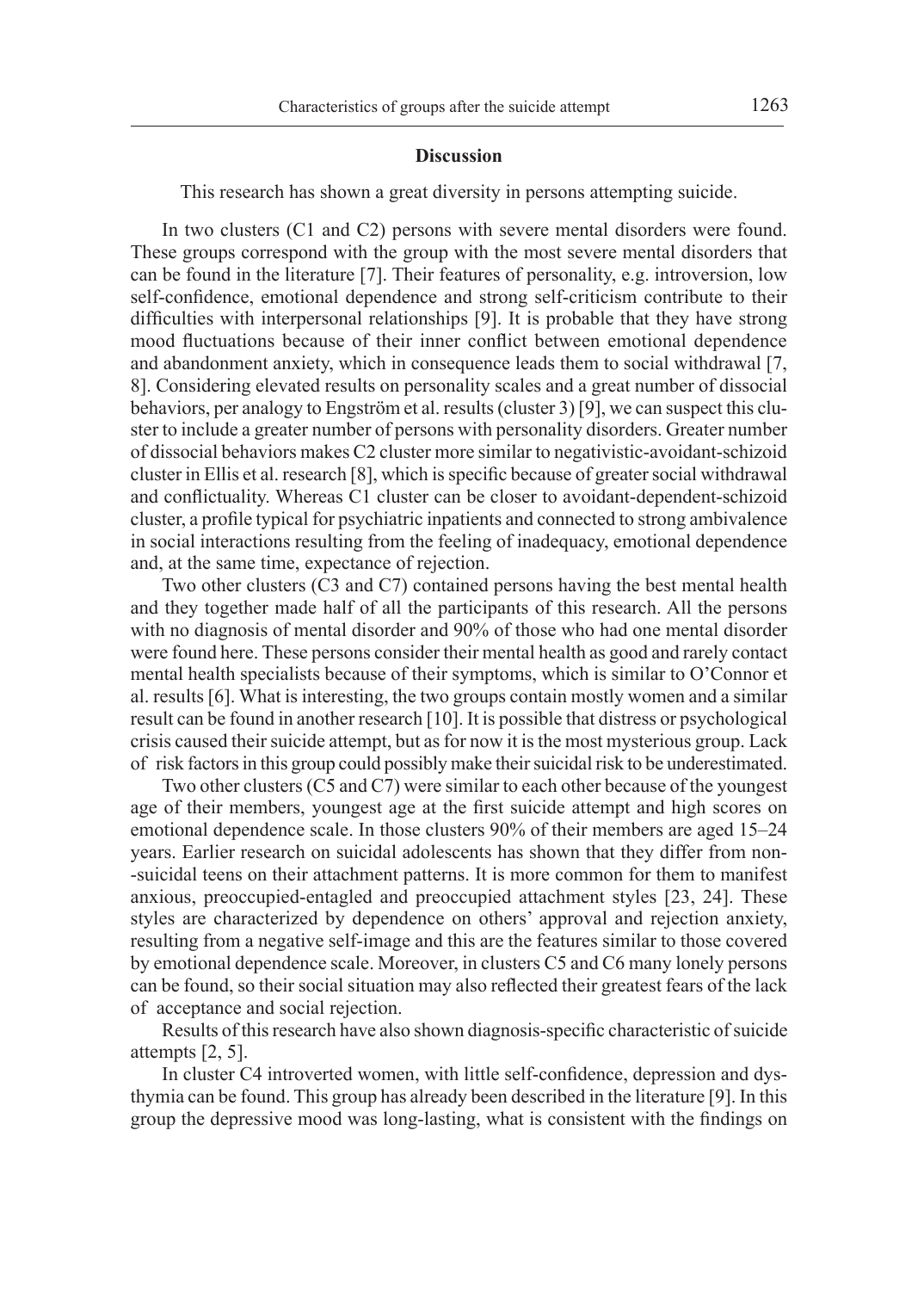the lack of remission of depression as a risk factor for suicide [25]. Cluster C5 is consistent with suicide risk profile of alcohol dependent persons [26]. Apart from addiction, they are also depressed and many of them may be aggressive and impulsive: they have manic moods, are irritated. This is the biggest group of persons who was in physical fights in the past year. In this group the distress level is high. Cluster C6 reflects risk profile for persons with dissocial personality disorder [2, 5]. In this context of dissocial behaviors we can consider their extraversion, self-confidence and emotional independence as a specific personality profile characterized by having negativistic view of others and consequent confrontal behaviors [7, 8].

Results presented above also shed light on the different characteristics of suicide in both sexes. Cluster C4 consists almost exclusively of women and clusters C1, C3 and C7 are dominated by them. In all these clusters together half of the women in the study can be found. What these clusters have in common are diagnoses of depression and, however in a smaller degree, anxiety disorders. On the other hand, cluster C6 consists almost exclusively of men and C2 is dominated by them. One-third of all the men in the research was in these two clusters. Members of these clusters in most cases were addicted, had dissocial personality and were depressed. Previous research has shown that depression is more often found in women committing suicides while addiction and dissocial personality in men [25]. However while these clusters differ in size, the raw frequencies can be misleading.

If we compare the clusters resulting from NCS data analysis with the groups from literature review [12], we can find some similarities between them. Clusters C1 and C2 are similar to persons with very severe mental disorders group, C3 and C7 – without diagnosed mental disorders or with less severe mental disorders, C6 – with personality disorders and the tendency to see causes of own problems as independent of them (tendency to externalize), C4 – depressive persons. In this research the socially withdrawn with personality disorders and tendency to avoid contacts with the source of distress group was not found. This can be explained by the fact that this group emerged only in the research where multiphasic personality inventories were used as a basis for cluster analyses.

The single risk factors or groups of risk factors that were identified before have pivotal role in epidemiological and prophylaxis research, however their influence on clinical practice with a certain patient is limited. Memorizing clustered risk factors to employ them in daily clinical routine is troublesome. In this case it is fundamental to assess the root of suffering, helplessness, lack of hope for change and their relation to their causes [27]. However, in clinical decision making with suicidal person, it could be helpful to get acquainted with the regularities described in this article. Co-occurrence of the risk factors identified in this research could be employed as a ground for decision about hospitalization of the patient.

#### **Conclusions**

Only depression and post-traumatic stress disorder were found in varying degrees in every cluster. Based on the clusters discovered we can speak rather of a variety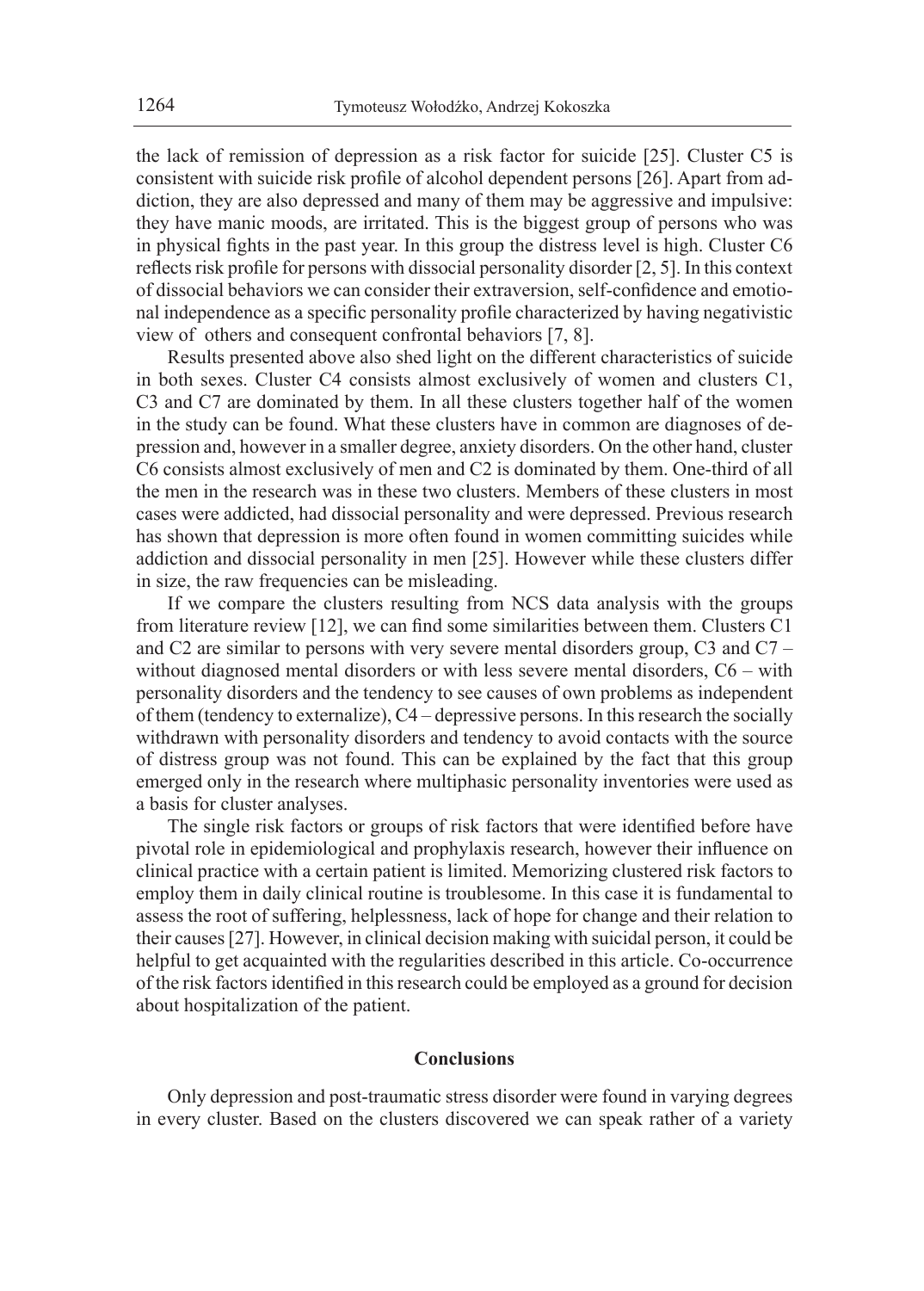of specific risk groups: (C1) young adults with at least 5 psychiatric diagnoses in lifetime, with severe anxiety, somatic illnesses and low income; (C2) alcohol dependent with depressive mood, and with at least 4 psychiatric diagnoses in lifetime; (C3) persons without mental disorders and persons with one or two mental disorders, in fourth decade of life; (C4) nearly only women suffering from depression with other comorbid mental disorders, often with anxiety disorders; (C5) young persons with variety of mental disorders, with abuse of alcohol and other psychoactive substances, with suicidal attempt in past, currently not in relationship; (C6) nearly only men, in fourth decade of life, abusing alcohol and drugs, with depressive mood; majority of them with dissocial personality disorder, with at least three psychiatric diagnoses; (C7) young persons without mental disorders or with 1 or 2 mental disorders, strongly emotionally dependent.

Comparison of the results of the literature review covering the cluster analysis of suicide risk factors indicated that four out of five groups mentioned in the review emerged in this research. The only group mentioned in review that did not emerge in the cluster analysis was the group of socially withdrawn persons. The reason could be that tools measuring specific features to this group were not applied in the research.

It is important to notice, that based on these and previous results we can conclude that persons attempting suicide are not a homogenous group. Focusing on general suicide risk factors can lead to underestimating suicidal risk in persons who do not present typical risk profile.

The analysis described in this article is based on a rather small group of respondents who took part in epidemiological research that was designed for different aims than identification of suicidal risk factors. Similar analysis on a larger group of people, using the tools aimed at suicide risk factors, ay allow to obtain the results of even greater practical importance.

### **References**

- 1. *Practice guideline for the assessment and treatment of patients with suicidal behaviors.* Arlington, VA: American Psychiatric Association, 2003.
- 2. Stukan J. *Diagnoza ryzyka samobójstwa*. Opole: Prometeusz; 2008.
- 3. Goldstein RB, Black DW, Nasrallah A, Winokur G. *The prediction of suicide: Sensitivity, specificity, and predictive value of a multivariate model applied to suicide among 1906 patients with affective disorders*. Arch. Gen. Psychiatry 1991; 48(5): 418–422.
- 4. Powell J, Geddes J, Deeks J, Goldacre M, Hawton K. *Suicide in psychiatric hospital in-patients*. Br. J. Psychiatry 2000; 176: 266–272.
- 5. Kleespies PM, Dettmer EL. *An evidence-based approach to evaluating and managing suicidal emergencies*. J. Clin. Psychol. 2000; 56(9): 1109–1130.
- 6. O'Connor RC, Sheehy NP, O'Connor DB. *The classification of completed suicide into subtypes.*  J. Ment. Health 1999; 8(6): 629–637.
- 7. Rudd MD, Ellis TE, Rajab MH, Wehrly T. *Personality types and suicidal behavior: An exploratory study*. Suicide Life Threat. Behav. 2000; 30(3): 199–212.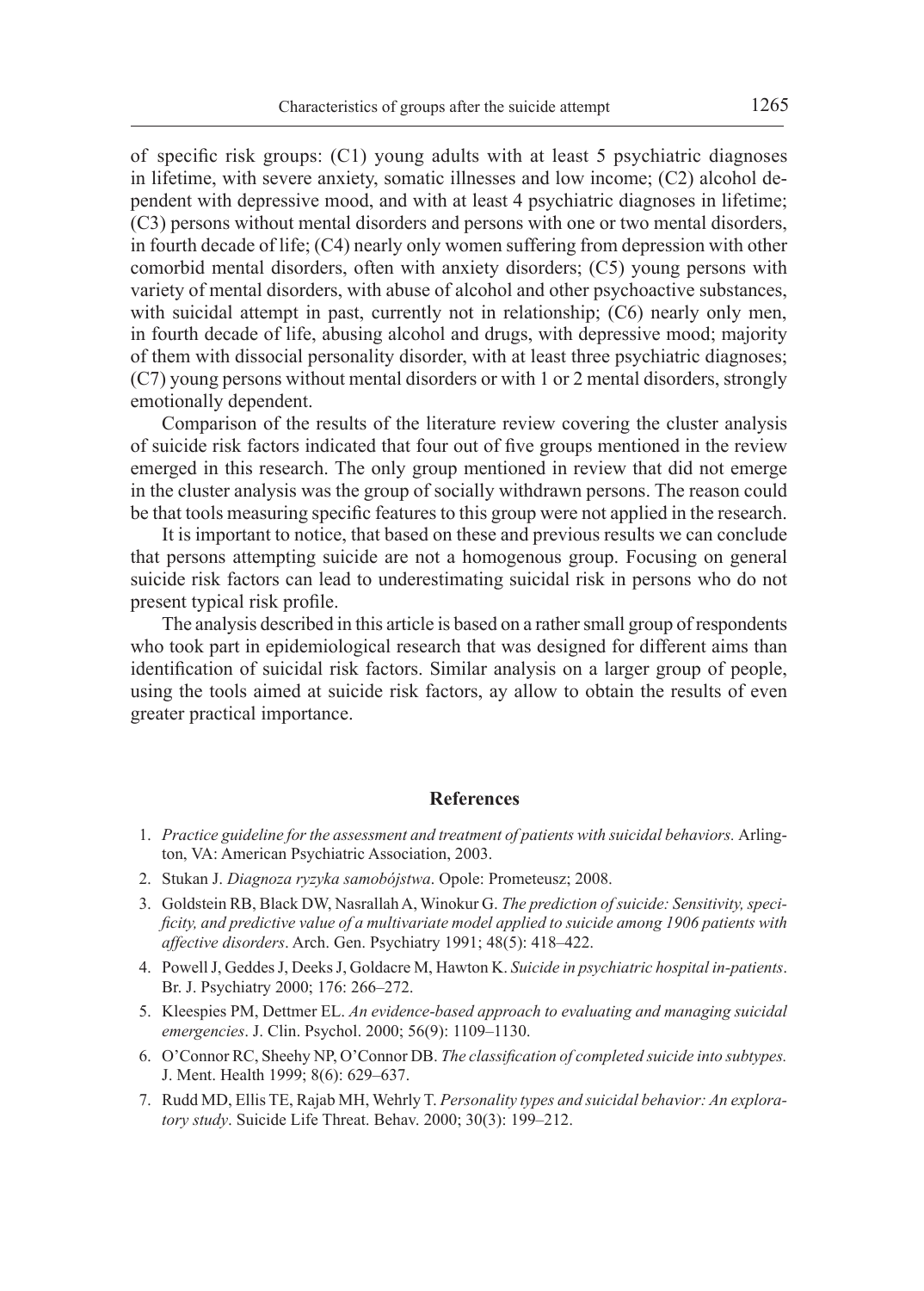- 8. Ellis T, Rudd M, Rajab M, Wehrly T. *Cluster analysis of MCMI scores of suicidal psychiatric patients: Four personality profiles*. J. Clin. Psychol. 1996; 52(4): 411–422.
- 9. Engström G, Alling C, Gustavsson P, Oreland L, Träskman-Bendz L. *Clinical characteristics and biological parameters in temperamental clusters of suicide attempters*. J. Affect. Disord. 1997; 44(1): 45–55.
- 10. Flannery WP, Sneed CD, Marsh P. *Toward an empirical taxonomy of suicide ideation: A cluster analysis of the youth risk behavior survey*. Suicide Life Threat. Behav. 2003; 33(4): 365–372.
- 11. Arensman E, Kerkhof JFM. *Classification of attempted suicide: A review of empirical studies, 1963–1993*. Suicide Life Threat. Behav. 1996; 26(1): 46–67.
- 12. Wołodźko T, Kokoszka A. *Cechy próba klasyfikacji osób podejmujących zachowania samobójcze – przegląd badań z zastosowaniem analizy skupień.* Psychiatr. Pol. 48(4): 823–834.
- 13. Kessler RC, Guilherme B, Walters EE. *Prevalence of and risk factors for lifetime suicide attempts in the National Comorbidity Survey*. Arch. Gen. Psychiatry 1999; 56: 617–626.
- 14. Cox BJ, Enns MW, Clara IP. *Psychological dimensions associated with suicidal ideation and attempts in the National Comorbidity Survey*. Suicide Life Threat. Behav. 2004; 34(3): 209–219.
- 15. Borges G, Angst J, Nock MK, Ruscio AM, Kessler RC. *Risk factors for the incidence and persistence of suicide-related outcomes: A 10-year follow-up study using the National Comorbidity Surveys*. J. Affect. Disord. 2008; 105(1–3): 25–33.
- 16. Kessler RC, Berglund PA, Borges G, Nock M, Wang PS. *Trends in suicide ideation, plans, gestures, and attempts in the United States 1990-92 to 2001-03*. J. Am. Med. Assoc. 2005; 293(2): 2487–2495.
- 17. Kessler RC. *National Comorbidity Survey: Baseline (NCS-1), 1990–1992.* http://www.icpsr. umich.edu/icpsrweb/ICPSR/studies/06693 [access: 28.11.2014].
- 18. Kessler RC, McGonagle KA, Zhao S, Nelson CB, Hughes MES, Wittchen HU. et al. *Lifetime and 12-month prevalence of DSM-III-R psychiatric disorders in the United States: Results from the National Comorbidity Survey*. Arch. Gen. Psychiatry 1994; 51(1): 8–19.
- 19. McWilliams LA, Cox BJ, Enns MW. *Psychometric properties of an index of emotional distress in the U.S. National Comorbidity Survey*. Soc. Psychiatry Psychiatr. Epidemiol. 2003; 38(5): 256–261.
- 20. Bertera EM. Mental health in U.S. adults: *The role of positive social support and social negativity in personal relationships*. J. Soc. Pers. Relat. 2005; 22(1): 33–48.
- 21. Cox BJ, McPherson PSR, Enns MW, McWilliams LA. *Neuroticism and self-criticism associated with posttraumatic stress disorder in a nationally representative sample*. Behav. Res. Ther. 2004; 42: 105–114.
- 22. Cox BJ, McWilliams LA, Enns MW, Clara IP. *Broad and specific personality dimensions associated with major depression in a nationally representative sample*. Compr. Psychiatry 2004; 45(4): 246–253.
- 23. Adam KS, Sheldon-Keller AE, West M. *Attachment organization and history of suicidal behavior in clinical adolescents*. J. Consult. Clin. Psychol. 1996; 64(2): 264–272.
- 24. Lessard JC, Moretti MM. *Suicidal ideation in an adolescent clinical sample: Attachment patterns and clinical implications*. J. Adolesc. 1998; 21(4): 383–395.
- 25. Oquendo MA, Currier D, Mann JJ. *Prospective studies of suicidal behavior in major depressive and bipolar disorders: What is the evidence for predictive risk factors?* Acta Psychiatr. Scand. 2006; 114: 151–158.